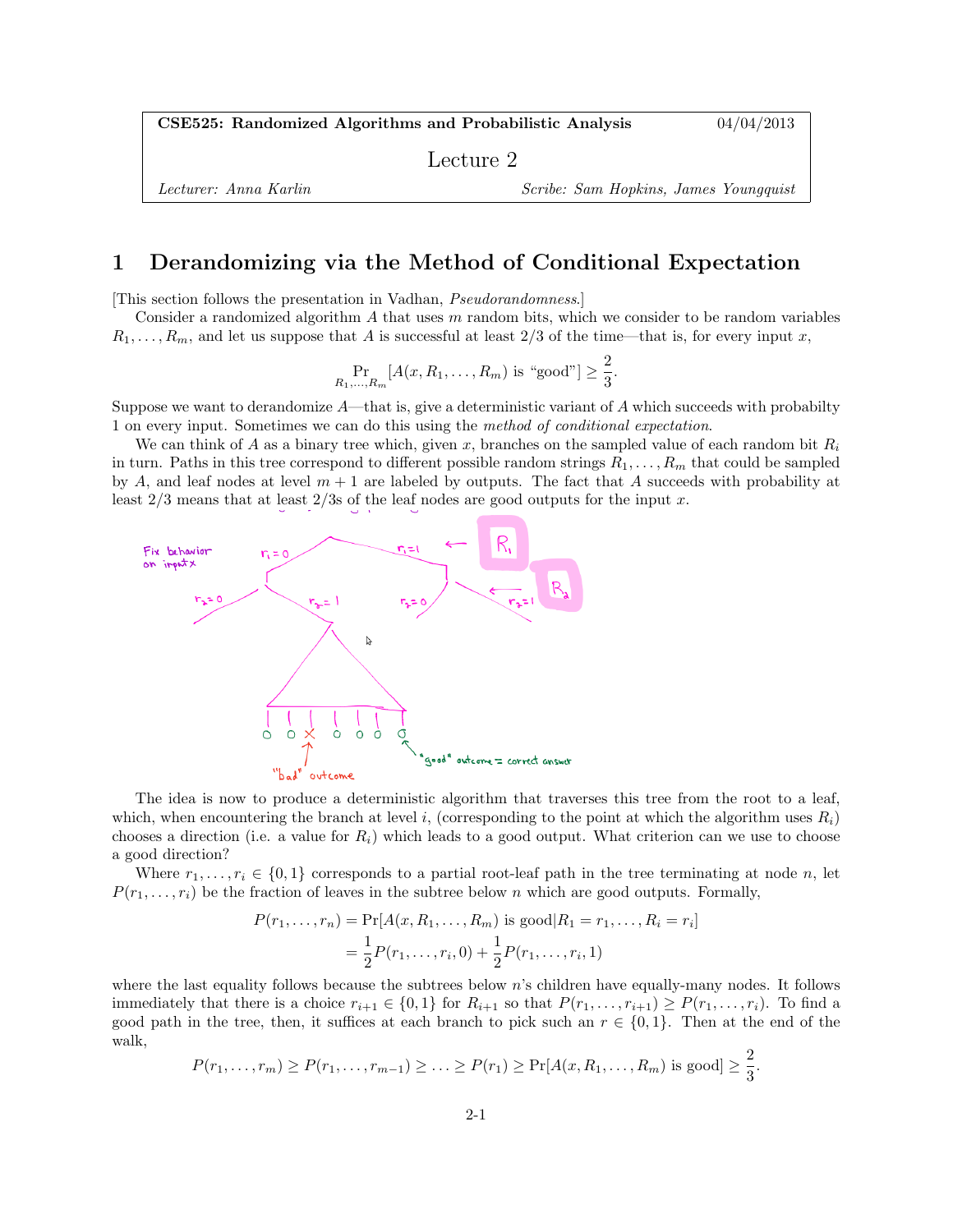Since  $P(r_1, \ldots, r_m)$  is either 0 or 1, it must be 1.

In order to make this work, we need to be able to deterministically and efficiently calculate  $P(r_1, \ldots, r_i)$ . This cannot always be done, but it will actually work for our randomized Max-Cut algorithm.

#### 1.1 Derandomizing Max-Cut

Let's recall our simple randomized algorithm for Max-Cut. Given a graph  $G = (V, E)$  with  $V = \{v_1, \ldots, v_n\}$ and  $E = \{e_1, \ldots, e_m\}$ , the algorithm is as follows:

- 1. Let  $S, \overline{S} = \emptyset$ .
- 2. for  $i := 1$  to m:
	- (a) Let  $R_i$  be chosen uniformly at random from  $\{0, 1\}.$
	- (b) if  $R_i = 1$  then put  $v_i$  in S else put  $v_i$  in S.
- 3. Output the cut  $(S,\overline{S})$ .

We can derandomize this using the method of conditional expectations. Instead of maximizing the expected number of good outputs at each branching point, we will maximize the expected size of the resulting cut at each branching point i, where the expectation is over the random bits  $R_{i+1}, \ldots, R_m$  which have yet to be set.

We now treat S as a random variable, dependent on the random variables  $R_i$ . Let  $cut(S, S)$  (also a random variable) denote the size of the  $(S,\overline{S})$  cut. Define

$$
C(r_1,\ldots,r_i)=E[cut(S,\overline{S})|R_1=r_1,\ldots,R_i=r_i].
$$

Note that

$$
C(\emptyset) = E[cut(S, \overline{S})] = \frac{|E|}{2}.
$$

By the preceeding analysis, we if we can compute  $C(r_1, \ldots, r_i)$  efficiently, we can give a deterministic algorithm which finds a cut of size at least  $|E|/2$ .

Let us consider the state of the world after choice i is made. Let  $S_i = \{v_j | j \le i, R_j = 1\}$  and  $\overline{S_i}$  $\{v_i | j \leq i, R_j = 1\}$  and  $U_i = \{v_{i+1}, \ldots, v_n\}$ . Observe first that

$$
C(r_1,...,r_i) = |cut(S_i,\overline{S}_i)| + \frac{1}{2} |edges \text{ with at least one endpoint in } U_i|.
$$

The first term appears because edges already in the cut will not ever be removed, and the second because edges since edges not already in the cut have a 1/2-chance of ending up in the cut.

In order to make a choice at branch point *i*, we need to compare  $C(r_1, \ldots, r_i, 0)$  with  $C(r_1, \ldots, r_i, 1)$ . By the above,

$$
C(r_1, \ldots, r_{i+1}) = |cut(S_{i+1}, \overline{S}_{i+1})| + \frac{1}{2} |edges \text{ with at least one endpoint in } U_{i+1}|.
$$

However, the quantity edges with at least one endpoint in  $U_{i+1}$  does not depend on  $R_{i+1}$ —no matter what,  $v_{i+1}$  is being removed from  $U_{i+1}$ . So in order to make a choice for  $r_{i+1}$ , it suffices to maximize  $cut(S_{i+1}, S_{i+1})$ . Slightly more formally,

$$
cut(S_{i+1}, \overline{S}_{i+1}) = cut(S_i, \overline{S}_i) + \begin{cases} \text{ledges from } v_{i+1} \text{ to } S_i \text{ if } r_{i+1} = 0\\ \text{ledges from } v_{i+1} \text{ to } \overline{S}_i \text{ if } r_{i+1} = 1 \end{cases}
$$

To maximize, simply pick the larger of the two possibilites in the right-hand term—this is the greedy algorithm!

**Corollary 1.** The greedy algorithm for Max-Cut finds a cut of size at least  $|E|/2$ .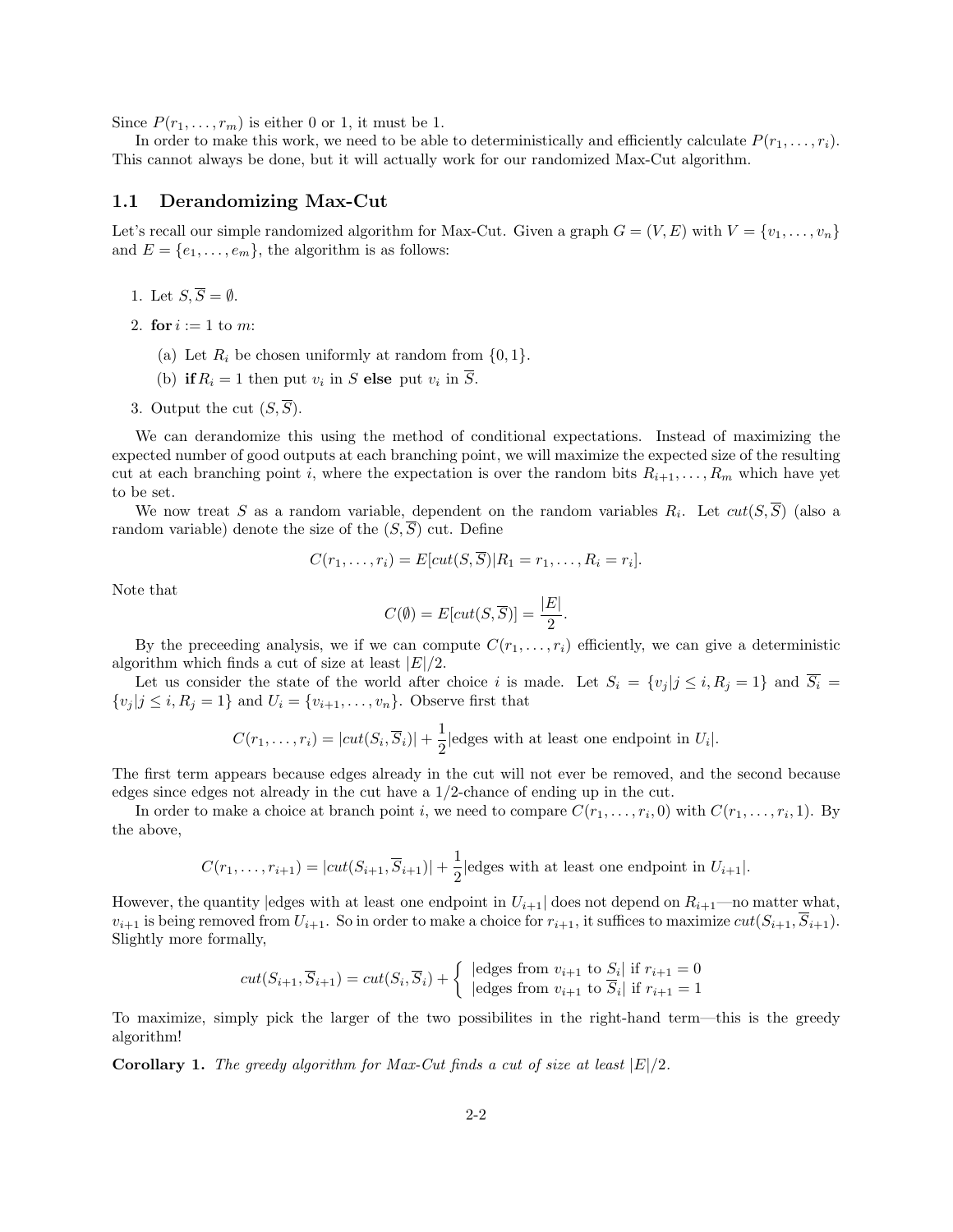## 2 Randomized Min-Cut

Given an undirected multigraph  $G = (V, E)$ , a Min-Cut of that graph is a partioning of the vertices into two sets, S and  $\overline{S}$ , with the least number of edges connecting the vertices of those sets of all possible cuts of G. Equivalently, a Min-Cut is a minimal set of edges needed to disconnect  $G$ . There could be more than one Min-Cut for a given graph.

There exist deterministic algorithms for finding the Min-Cut. A naive ways is find  $\min_c\{c|c \text{ is an } s-t \text{ cut}\}$ with runtime  $\tilde{O}(n^2m)$ . The faster Hao-Orlin algorithm <sup>[1](#page-2-0)</sup> can do it in  $\tilde{O}(nm)$ .

Here we examine a particular idea for building a randomized Min-Cut algorithm, first using it naively and then with some additional cleverness to get an algorithm with runtime  $\tilde{O}(n^2)$  and probability of failure of  $O1/n^k$ ).

(Note that the  $\tilde{O}$  notation indicates that constant and logarithmic factors are dropped from consideration.)

#### 2.1 A First Try

The algorithmic heart of the idea is this: given a graph  $G$ , in general the Min-Cut is a "small" set of edges in G. Thus, an edge selected uniformly at random in G is unlikely to be in the Min-Cut, so if we decide to force that edge out of the cut (by forcing its endpoint vertices to be on the same side of the cut) we are unlikely to have made much of an error. Thus, we will simply contract edges (merging adjacent vertices) until only two vertices remain, forming a graph  $G'$  with two "supernodes". Note that we allow for there to be more than one edge between two vertices after a contraction operation. Once again, the key observation is that when we contract an edge that does not belong to some chosen Min-Cut, the resulting post-contraction graph is smaller, but has the same Min-Cut as G.



The last two remaining vertices represent a partitioning of  $G$  – all the vertices in S have been collapsed and likewise for  $\overline{S}$ . The remaining edges in  $G'$  form a cut in  $G$ .

**input** :  $G$  a graph while G has more than 2 vertices do Choose an edge  $(u, v)$  uniformly at random;  $G \leftarrow G/(u, v);$ end output: unique cut defined by contracted graph Algorithm 1: Random Min-Cut 1

<span id="page-2-1"></span><span id="page-2-0"></span><sup>1</sup><http://dl.acm.org/citation.cfm?id=139439>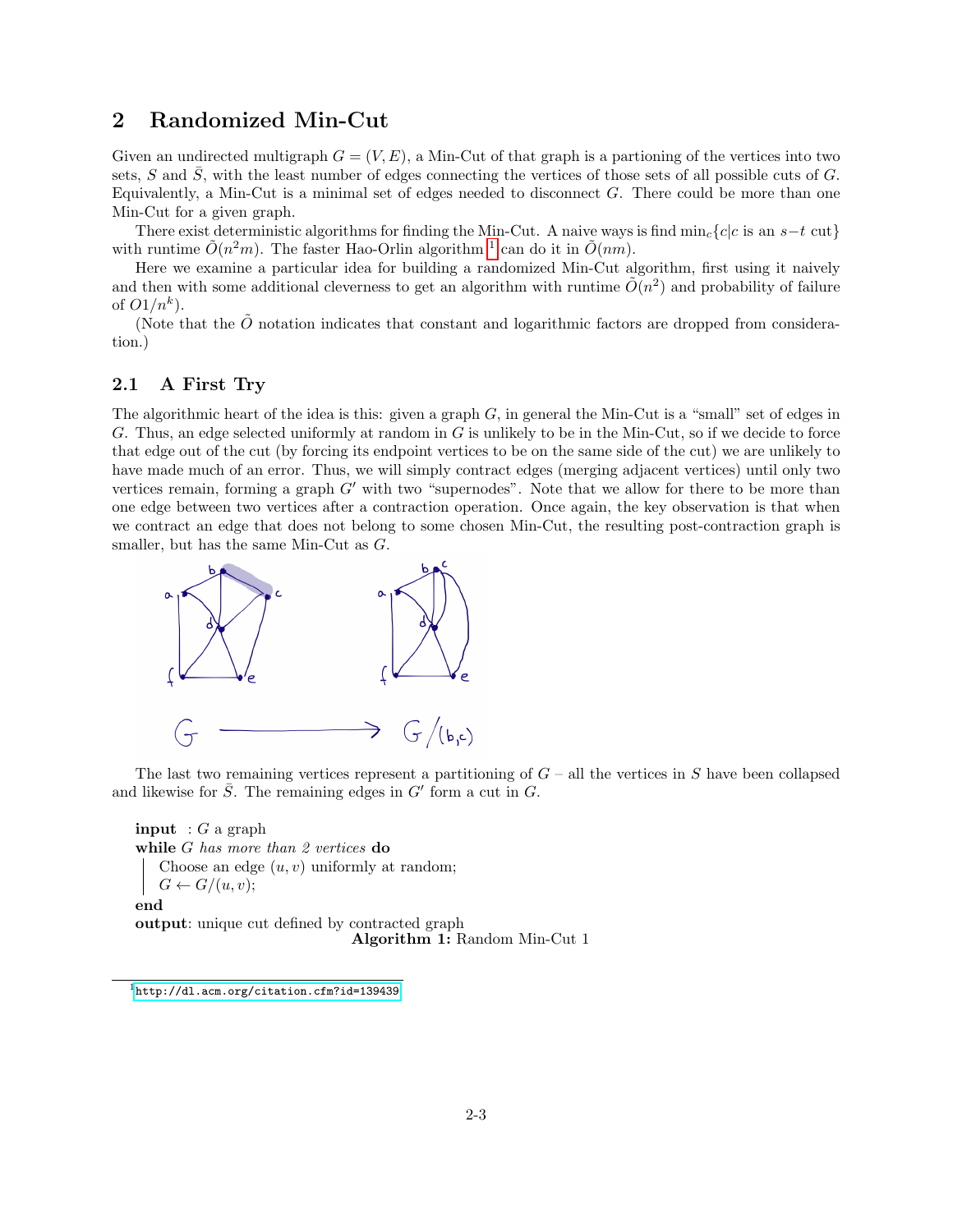#### 2.2 Analysis of the Simple Algorithm

As the size of the contracted graph decreases, it becomes ever more likely that we do err and contract away an edge in the Min-Cut.

**Lemma 2.** A particular Min-Cut is returned by Algo [1](#page-2-1) with prob  $\geq 1/{\binom{n}{2}}$ .

Proof Consider a particular Min-Cut with c edges in it.

$$
P(\text{select an edge in this cut}) = \frac{c}{m}
$$

. We claim this is  $\leq \frac{2}{n}$ . Since the size of the Min-Cut is c and the edges indicent to any particular vertex form a cut, every vertex must have degree at least c. Hence, the graph has at least  $\frac{nc}{2}$  edges.

When r vertices remain, there must be at least  $\frac{rc}{2}$  edges left, again because the minimum degree of G is c and contraction operations do not ever decrease degree. The probability of choosing a edge in our fixed cut when  $r$  vertices remain, assuming that the cut has not already been contracted away, is thus at most

$$
\frac{c}{\frac{rc}{2}} = \frac{2}{r}.
$$

So we get that

 $P(\text{find Min-Cut}) = P(\text{never contract Min-Cut edge})$ 

$$
= P(\text{don't on } 1^{st} \text{ contraction}) \cdot P(\text{don't on } 2^{nd}|\text{didn't on } 1^{st}) \cdots
$$
  
\n
$$
\leq \left(1 - \frac{2}{n}\right) \left(1 - \frac{2}{n-1}\right) \cdots \left(1 - \frac{2}{3}\right)
$$
  
\n
$$
= \left(\frac{n-2}{n}\right) \left(\frac{n-3}{n-1}\right) \left(\frac{n-4}{n-2}\right) \cdots \left(\frac{3}{5}\right) \left(\frac{2}{4}\right) \left(\frac{1}{3}\right)
$$
  
\n
$$
= \frac{2}{n(n-1)} = \frac{1}{\binom{n}{2}} \geq \frac{1}{n^2}
$$

To boost the probability of finding a Min-Cut, we simply repeat the algorithm and return the smallest cut found across many iterations. If we want inverse-polynomial probability of failure, then we repeat  $n^2 \ln n$ times. Since each trial is independent of the others,

$$
P(\text{no iteration returns Min-Cut}) \le \left(1 - \frac{1}{n^2}\right)^{n^2 \ln n}
$$

From the most useful approximation ever (see appendix), we get that

$$
\left(1 - \frac{1}{n^2}\right)^{n^2 \ln n} \le e^{-\ln n} = \frac{1}{n}
$$

and the total running time is  $O(n^4 \ln n)$ .

Unfortunately, this running time does not beat the deterministic algorithms referenced above, but this bound already yields nice results (see Lecture 3 for some nice combinatorial corollaries).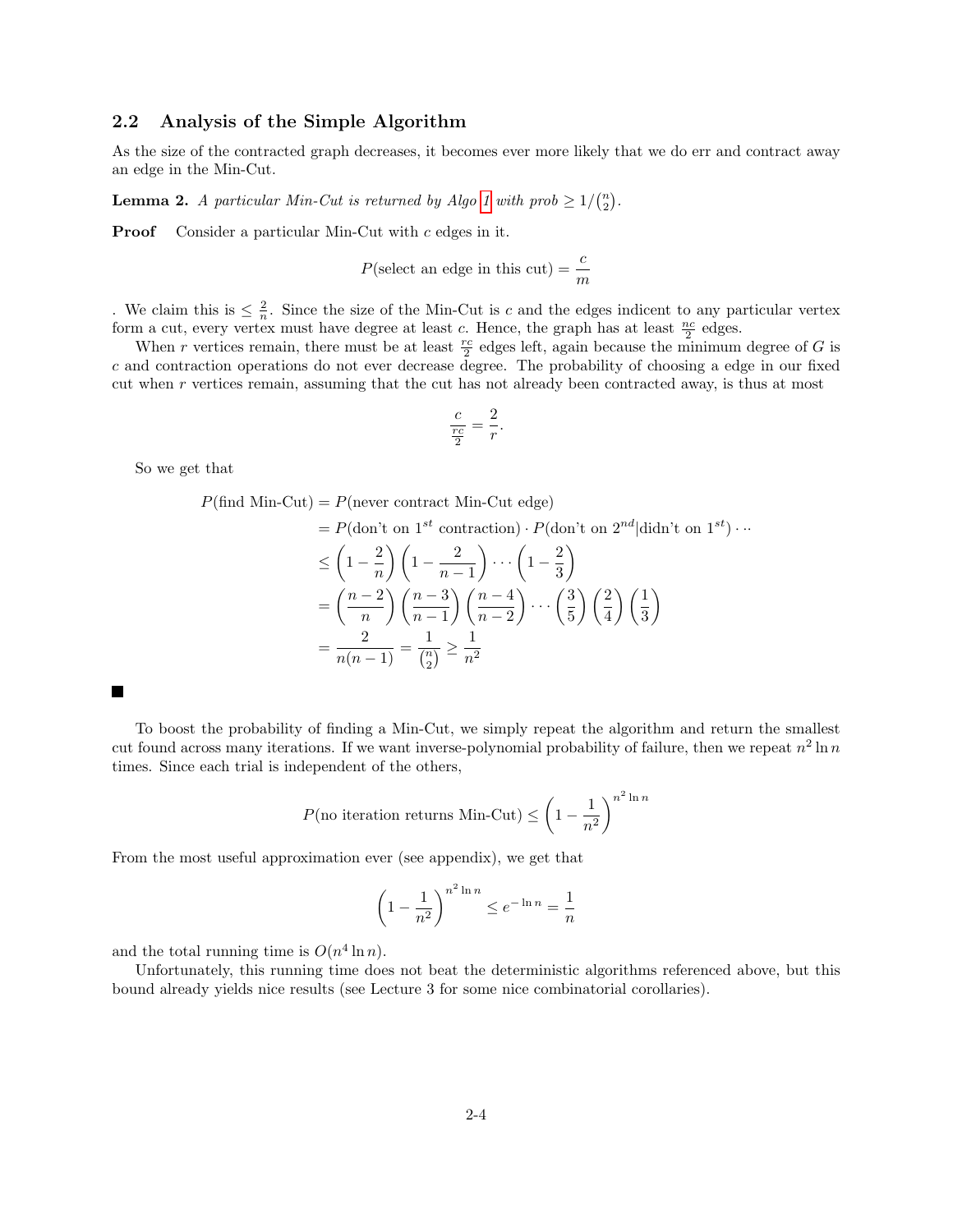#### 2.3 Improving the Runtime

Is it possible to improve this algorithm to do better than the deterministic algorithms mentioned above?

Observe that the probability of failure is much higher in later iterations than at the beginning because the ratio of "good" edges to "bad" is much higher. That is, we're more likely to pick a Min-Cut edge as the number of edges decreases. However, in the method given above, we repeat the low-chance-of-failure stages just as much as the high-chance-of-failure ones. We would like to fix this, repeating the high-failure stages more than the low-failure ones.

We will employ a recursive branching algorithm that chooses the best Min-Cut of two recursive calls on a reduced graph. Because each contraction step chooses a random edge, the ith contraction step will be repeated some number of times exponential in i, so most of the repetitions happen in lower levels of the call graph where there are fewest vertices remaining in the graph. See Algo. [2](#page-4-0)

The question is how to decide how much to contract before branching and recursing. If we contract from n to k vertices (which we will write  $n \to k$ ), the probability we contract an edge in the Min-Cut is

$$
P(\text{bad contraction when } n \to k) = \left(\frac{n-2}{n}\right) \left(\frac{n-3}{n-1}\right) \cdots \left(\frac{k+1}{k+3}\right) \left(\frac{k}{k+2}\right) \approx \frac{k^2}{n^2}
$$

So if we choose  $k = n/\sqrt{2}$  then  $P(\text{no failure for } n \to k) \leq 1/2$ . Branching after  $n \to n/\sqrt{2}$  will yield an algorithm with easily-boostable success probability. Here's the algorithm:

**input** :  $G$  a graph **input** : *n* number of vertices in  $G$ if G has 2 vertices then return: weight of (unique) Min-Cut end else  $G_1 \leftarrow$  Contract  $G(n \rightarrow \frac{n}{\sqrt{2}})$  vertices; RecursiveContract $(G_1, \frac{n}{\sqrt{2}})$ ;  $G_2 \leftarrow$  Contract  $G(n \rightarrow \frac{n}{\sqrt{2}})$  vertices; RecursiveContract $(G_2, \frac{n}{\sqrt{2}})$ ; return: max $(G_1, G_2)$ 

<span id="page-4-0"></span>





### 2.4 Analysis of the Improved Algorithm

What is the running time of Recursive Contract? What is its probability of success?

Running Time Recursive Contract's running time clearly satisfies the recurrence

$$
T(n) \le 2(n^2 + T(n/\sqrt{2})).
$$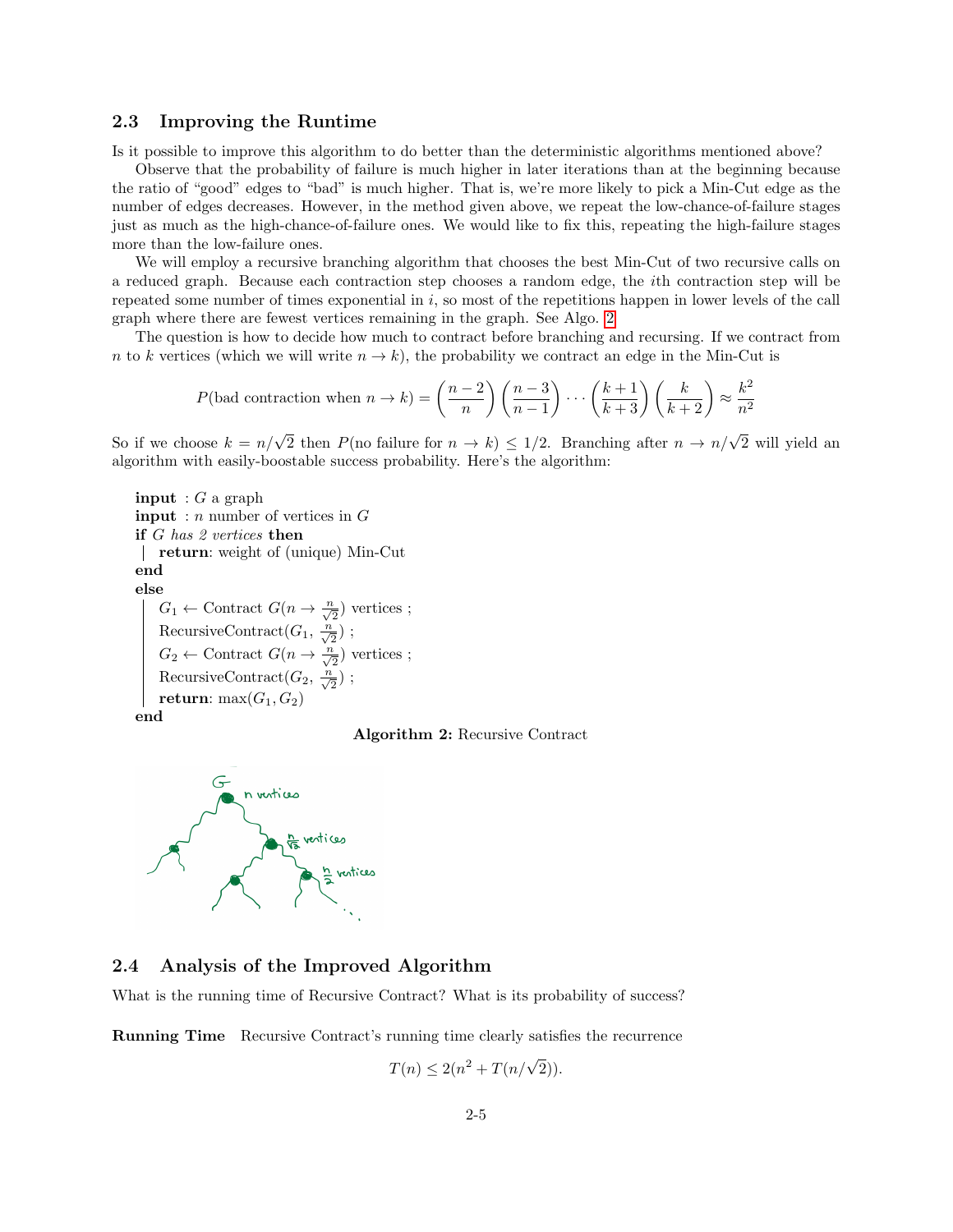It follows easily from the master theorem that the runtime is therefore  $O(n^2 \log n) = \tilde{O}(n^2)$ . Thus the branching has slowed down the algorithm slightly, but hopefully the error probability is such that we need many fewer repitions to have an appropriate success rate.

**Probability of Success** Recursive Contract induces a perfect binary tree where internal nodes are branching points and leaves represent cuts of G which are attempts at min-cuts. Fix a particular min cut.

For an internal node  $n$ , define  $p_n$  to be the probability that there is a leaf node corresponding to our fiexed min cut in the subtree rooted at n, given that no edge of that min cut has been collapsed when the algorithm reaches node n. By symmetry, if  $p_n$  and  $p_{n'}$  are of the same depth then  $p_n = p_{n'}$ , so define  $p_d$  to be  $p_n$  for n of depth d.

By definition,  $p_0 = 1$  (where the 0-depth nodes are the leaves). By our above analysis, the probability of contracting a good edge (i.e. one in our fixed min cut) in one contraction step is at most  $1/2$ , so the probability that one branch of a computation at level d succeeds is at least  $1-\frac{1}{2}p_{d-1}$ . Hence, the probability of success at at level  $d$  is given by

$$
p_d = 1 - \Pr[\text{both children fail}] = 1 - \left(1 - \frac{1}{2}p_{d-1}\right)^2.
$$

Claim 3.

$$
p_d \ge \frac{1}{d+1}.
$$

**Proof** The proof is by induction. In the base case,  $p_0 = 1 \ge 1/2$ . For the induction step, we can expand our previous analysis of  $p_d$  as follows:

$$
p_d = 1 - \Pr[\text{both children fail}] = 1 - \left(1 - \frac{1}{2}p_{d-1}\right)^2
$$

$$
= 1 - (1 - p_{d-1} + \frac{p_{d-1}^2}{4})
$$

$$
= p_{d-1} - \frac{p_{d-1}^2}{4}.
$$

Then by induction this bounded from below by

$$
\frac{1}{d}-\frac{1}{4d^2}
$$

which, because for all  $d \geq 1$  it is the case that  $(4d^2)^{-1} \leq (d(d+1))^{-1}$ , is greater than

$$
\frac{1}{d} - \frac{1}{d(d+1)} = \frac{1}{d} \left( \frac{d+1-1}{d+1} \right) = \frac{1}{d+1}
$$

as desired.

It remains to find (an upper bound on) the total depth of the tree. At depth  $i$  in the tree, there are  $n/(2^{i/2})$  nodes left in the graph. We will get an upper bound on the depth if we think of the algorithm as running till there is just one node left—that is, we want  $2^{d/2} = n$ . This occurs when  $d = 2 \log n$ .

Thus, the probability of success is at least  $p_{2\log n} = \Omega(1/\log n)$ . This is exponentially better than our naive (non-branching) contraction algorithm, so boosting it is much easier.

Suppose we want to get failure probability  $\epsilon$ . How many times to we have to run Recursive Contract? That is, we need  $k$  such that

$$
\left(1 - \frac{1}{\log n}\right)^k \le \epsilon.
$$